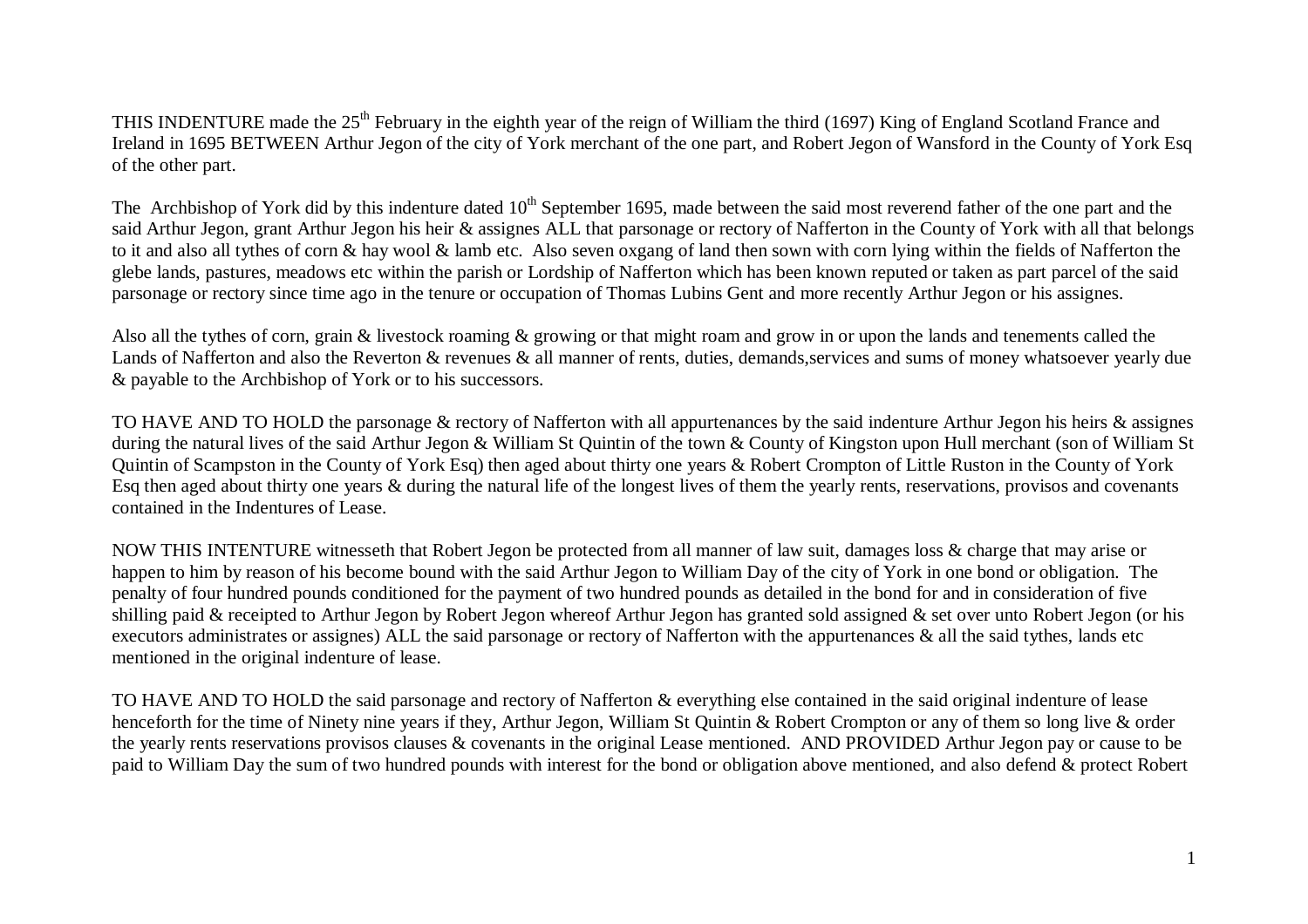Jegon from all matters of loss, charge, law suit etc otherwise this Indenture of Assignment & the estate thereby rented and all things therein contained shall be utterly void.

AND the said Arthur Jegon doth for his heirs executors administrators & every of them covenant with the said Robert Jegon that the original lease is a good lease valid in law & no way forfeited surrendered or otherwise determined & that the said Arthur Jegon hath good right and full power and authority to assign the parsonage or rectory of Nafferton

AND also that in case default shall be made of payment of the said sum of two hundred pounds or Robert Jegon his heirs etc, or any the them shall be sued, molested or put to charge because of the bond or obligation contrary to the proviso & covenant, then it shall be lawful for Robert Jegon his heirs etc to enter into and have hold & enjoy the parsonage & rectory of Nafferton & other premises intended to be assigned & to take the rents & profit during the continuance of the term of the three lives before mentioned without the least trouble or disturbance of the said Arthur Jegon his heirs or assigns or of any other of them.

The Indenture of demise of the premises herein before mentioned to be assigned from the said Arthur Jegon to the said Robert Jegon by indentures bearing date the twentieth day of September in the year of our Lord one thousand six hundred ninety five for the term of six years if the said three lives of any of them so long live. And also out lease the tythes of Wandsford heretofore lett to David Baynton & Thomas Baynton for a certain term of years past as yet unexpired under the yearly rent of thirty two pounds thirteen shillings & four pence.

AND that in case default shall be made of payment as aforesaid or that the said Robert Jegon his heirs etc shall be sued molested or put to charge contrary to the proviso & covenant before mentioned that then & from henceforth he, Arthur Jegon his heirs or assigns, forfeit all and any estate or interest in the premises & will at any time during the continuance of the lease (& the estate thereby granted) upon the request of Robert Jegon his executors or administrators make & execute all such further & reasonable acts conveyances and assignments in the Law whatsoever for the better & more absolute conveying & assigning of the premises before mentioned & intended to be assigned to Robert Jegon his executors etc.

And it is hereby mutually covenanted & agreed between the said parties for and on behalf of themselves their heirs executors & administrators etc that if default shall be made of payment or that Robert Jegon his executors etc shall be in anywise sued or indebted by reason of his becoming bound in the said bond & also in case any of the persons in the original lease should happen to drop or die (or that there shall be any other just occasion for renewing the lease) then it shall be lawful for Robert Jegon his executors etc, by the consent & agreement of Arthur Jegon his heirs etc to fill the lives and take a new lease of the premises in the original lease for three lives as they, Robert Jegon & Arthur Jegon their heirs, executors etc shall seem moot & convenient.